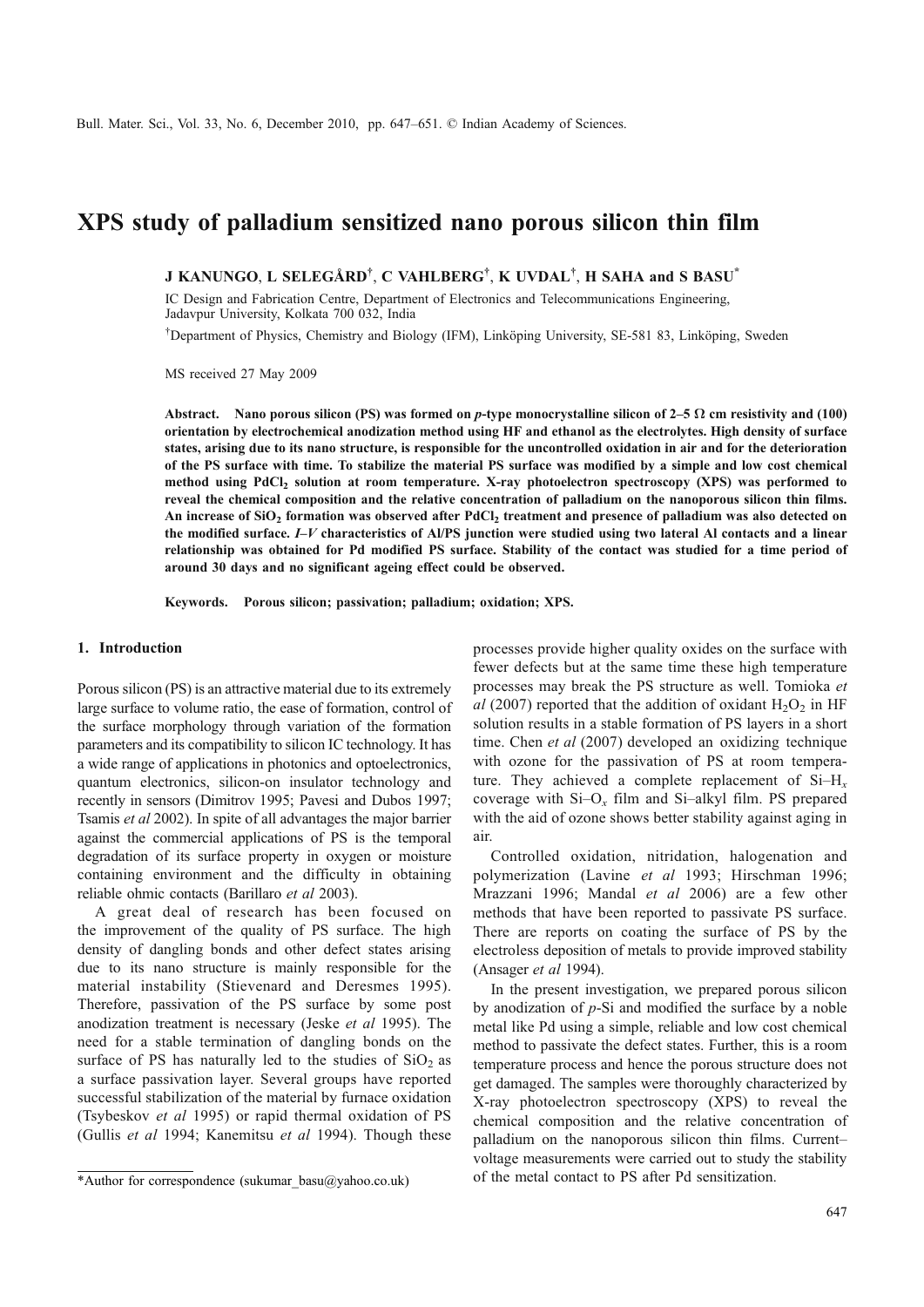

Figure 1. Wide scan XPS spectra of the films: (a) unmodified porous silicon film and (b) palladium modified porous silicon film.

## 2. Experimental

## 2.1 Porous silicon formation

Porous silicon layer was formed by electrochemical anodization of a  $p$ -type monocrystalline silicon (100) wafer of resistivity 2–5  $\Omega$  cm using a mixture of HF and ethanol (7:3) as electrolyte. The back of the sample was coated and fired with aluminium paste for making the anodic contact. We applied an etching current density of 10 mA/cm<sup>2</sup> for 40 min. The porosity and thickness of around 55% and 5 μm, respectively were measured gravimetrically (Kanungo et al 2006, 2009) using a precision semi-microbalance (290–9842/K, PAG OERLIKONAG CH-DIETKON, Switzerland).

#### 2.2 Modification of porous silicon surface

PS samples were dipped into 10% HF solution for 10 s to remove the native oxide layer to a large extent and were immediately dipped into aqueous  $0.01$  M PdCl<sub>2</sub> solution (containing 2–3 drops HCl) for 5 s. Subsequently, the samples were rinsed gently by DI water, dried and annealed in air at 110°C inside an electric oven for 10 min.

The chemical modification steps are cited as follows:

$$
PdCl_2 \rightarrow Pd^{++} + 2Cl^-,
$$
  

$$
Pd^{++} \rightarrow Pd(Island) + 2h^+,
$$

$$
Si + H_2O + 2h^+ \to Si(OH)_2 + 2H^+,
$$

$$
Si(OH)2 \rightarrow SiO2 + 2H+ + 2e-
$$
  

$$
2H+ + 2e- \rightarrow H2,
$$
  

$$
2Cl- + 2H+ \rightarrow 2HCl.
$$

 $Pd^{++}$  formed by decomposition of  $PdCl_2$  in an aqueous acidic solution is reduced to Pd metal islands by a chemical reduction process (Jeske et al 1995; Kanungo et al 2009) and two holes released. The  $h^+$  oxidizes the PS surface to  $SiO<sub>2</sub>$ .

;

The XPS measurement was performed on a VG microlab Auger/XPS Spectrometer with a 310-F analyser. The measurements were carried out with Al Kα photons (1486 $\cdot$ 6 eV) with a base pressure of around 2×10<sup>-8</sup> mbar during measurement. Resolution was determined from the full width at half maximum (FWHM) of the Au  $(4f_{7/2})$  line in a reference sample and was around 1·5 eV using pass energy of 50 eV. The binding energy scale was aligned through the C1s peak at 285 eV.

#### 3. Results

#### 3.1 XPS study

The wide scan XPS spectra for porous Si and Pd modified porous Si are presented in figure 1. Similar line shape of the carbon peaks in both the samples as shown in figures 1 and 2 implies proper calibration of the instrument.

A strong signal from Pd is obtained for the Pd modified porous Si, detected as a spin orbit doublet with Pd (3d) peak



Figure 2.  $C(1s)$  XPS core level spectra of the films: (a) unmodified porous silicon film and (b) palladium modified porous silicon film.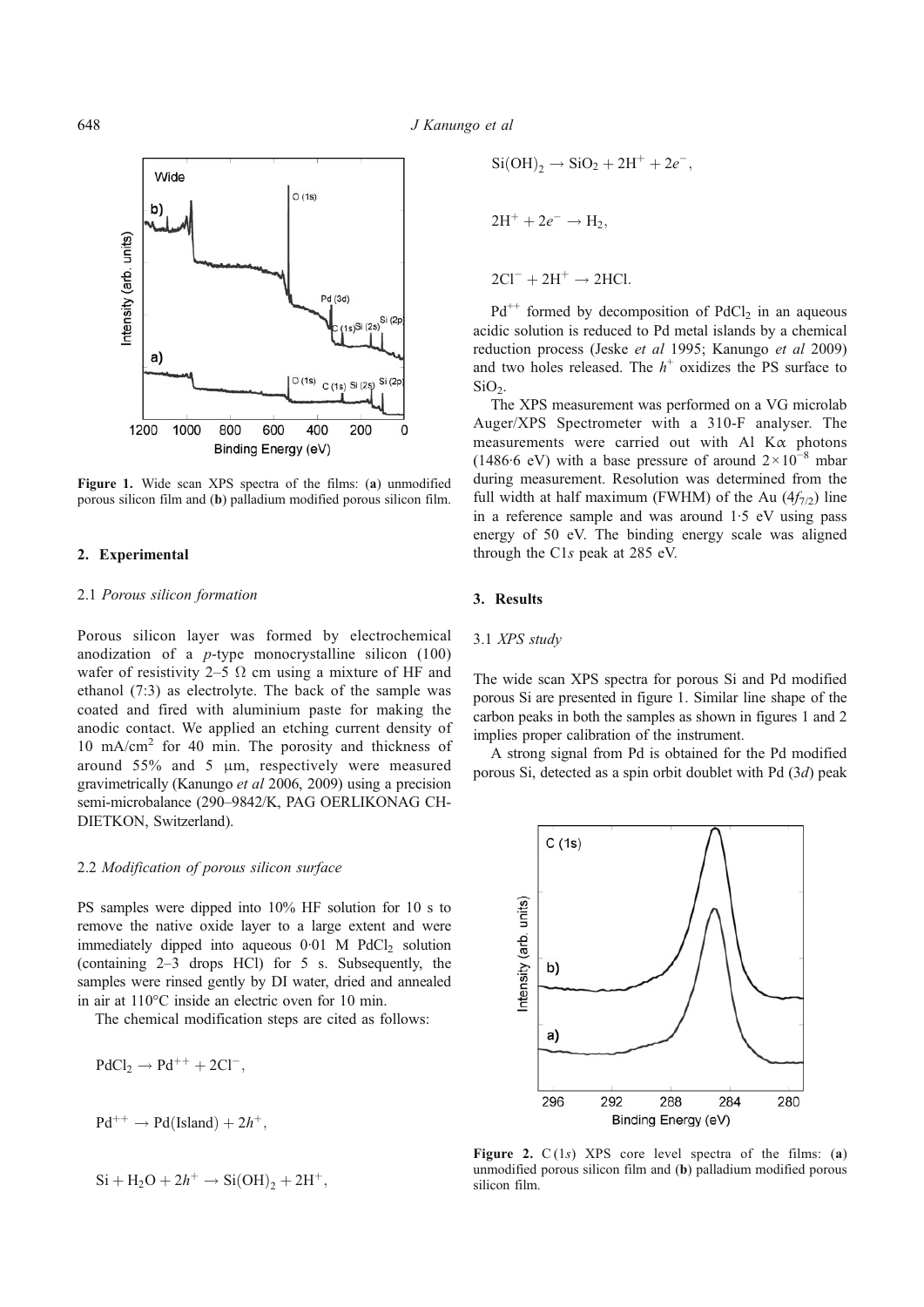positioned at about 335 eV and 340 eV, respectively as shown in figure 3. No palladium was detected on the porous silicon sample prior to surface modification, as expected.

The O1s spectra in figure 4 clearly indicates that there is a much higher contribution of oxygen in the sample with palladium modified porous silicon, compared to the unmodified one. The Si/O ratio is about 0·6 for the palladium modified surface whereas the pure porous silicon surface prior to surface modification has a Si/O ratio of ~3·4.

In figure 5a the main Si  $(2p)$  peak consists of a spin-orbit coupled doublet (Si  $2p_{3/2}$  and Si  $2p_{1/2}$ ). The Si  $2p_{3/2}$  binding energy peak position is found at 100 eV. The split is  $\sim$ 1 eV. The peak position indicates that the film consists mainly of pure silicon. There is also one less pronounced binding energy peak at 103 eV, consisting of a spin-orbit coupled



Figure 3. Pd $(3d)$  XPS core level spectra of the films: (a) unmodified porous silicon film and (b) palladium modified porous silicon film.



Figure 4.  $O(1s)$  XPS core level spectra of the films: (a) unmodified porous silicon film and (b) palladium modified porous silicon film.

doublet Si  $2p_{3/2}$  and Si  $2p_{1/2}$  corresponding to SiO<sub>2</sub>. In figure 5b, the main peak in the spectrum of Pd modified porous Si is a strong doublet at around 103 eV in good agreement with  $SiO<sub>2</sub>$ . A small doublet at around 100 eV corresponding to pure silicon is also observed. It indicates that the formation of  $SiO<sub>2</sub>$  is very much enhanced in presence of Pd corresponding to the reactions shown above. The  $Si/SiO<sub>2</sub>$  ratio on the palladium modified surface is 0·06 and on the porous silicon surface is 5·2, which means that there is around 85 times more  $SiO<sub>2</sub>$  on the palladium modified surface than on the unmodified porous silicon surface. This is consistent with the observation shown earlier that palladium modified PS surface has been shown to be more oxidized than pristine porous silicon surface.

#### 3.2 Study of metal/PS contact

The  $I-V$  characteristics were studied using Al lateral contacts (contacts 1 and 2) of dimension  $2 \times 2$  mm to PS



Figure 5.  $Si(2p)$  XPS core level spectra of the films: (a) unmodified porous silicon film and (b) palladium modified porous silicon film.



**Figure 6.** Schematic circuit diagram for  $I-V$  measurements.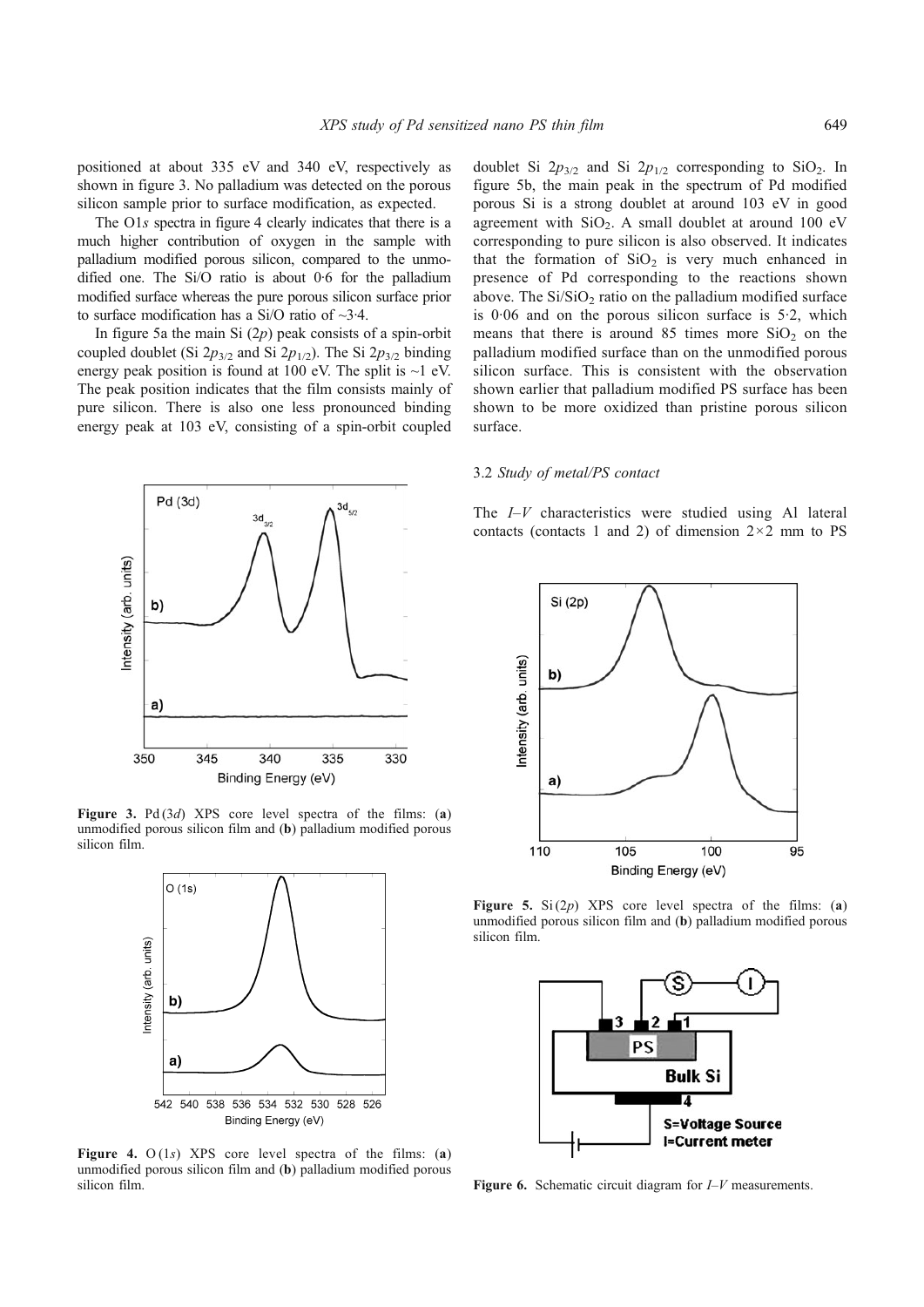

Figure. 7 I–V characteristics of (a) unmodified and (b) palladium modified porous silicon using Al contact.

and separated by a distance of 2 mm (figure 6) for both unmodified and modified PS surfaces. Since there is a possibility of the current flowing partly through the bulk silicon because of the high resistance of PS, a reverse bias was applied at the PS/p-Si junction (contacts 3 and 4) to keep the current lines confined within the porous silicon layer. All  $I-V$  measurements were taken when the  $PS/p-Si$ junction was completely reverse biased. Detailed measurement condition is reported elsewhere (Kanungo et al 2009). Aluminium is supposed to form ohmic contact with p-type porous silicon. Figure 7 clearly demonstrates that the electrical response which is Schottky by nature for unmodified PS becomes ohmic after PdCl<sub>2</sub> treatment. This explains the role of Pd to form  $SiO<sub>2</sub>$  that passivates the defect states of porous silicon surface and reduces the barrier against the flow of free carriers.

# 3.3 Stability of contact

In order to verify the long-term stability of Al ohmic contact to PS after modifying the surface with Pd,  $I-V$  measurements were repeated at different intervals of time for a period of around 30 days (figure 8) and it was found that the linear I–V curves measured at different time intervals practically overlap signifying a stability of the contact.

# 4. Discussion

After Pd sensitization, as described in § 2.2, Pd clusters are formed on the PS layer, Si surface gets oxidized and a thin layer of  $SiO<sub>2</sub>$  is formed (Kanungo *et al* 2009). The PdCl<sub>2</sub> treatment enhances oxygen quantity and formation of  $SiO<sub>2</sub>$  is clearly visible from the XPS results. The Pd cluster and oxidation of PS surface improve the electrical property of Al/ PS contact. The unreliable metal contact to PS is due to unstable porous silicon surface. The high density of surface states on porous silicon, arising due to its nano structure,



Figure 8. *I–V* characteristics of Pd modified porous silicon measured at different intervals of time up to 28 days.

disturbs the stability of the material. Our study indicates that Pd dispersed on the PS surface helps in two ways. The oxidized PS contains less defect states and hence the surface is more stable. Additionally, the dispersed Pd islands help to increase the conductivity as observed from the  $I-V$  characteristics of Pd modified PS samples. Electrical property of Pd modified PS is already reported in detail in our earlier communication (Kanungo et al 2009). Since the Pd modification process is carried out at room temperature the possibility of damage of the porous structure is minimized, unlike other methods like furnace oxidations which are already reported.

# 5. Conclusions

The XPS analysis of the Pd modified nano porous silicon surface clearly demonstrates a pronounced increase in the oxidation of porous silicon compared to the unmodified PS. Thin oxide layer protects the PS surface from further deterioration and stabilizes the Al/PS electrical contact as verified by the long-term stability of the current–voltage characteristics.